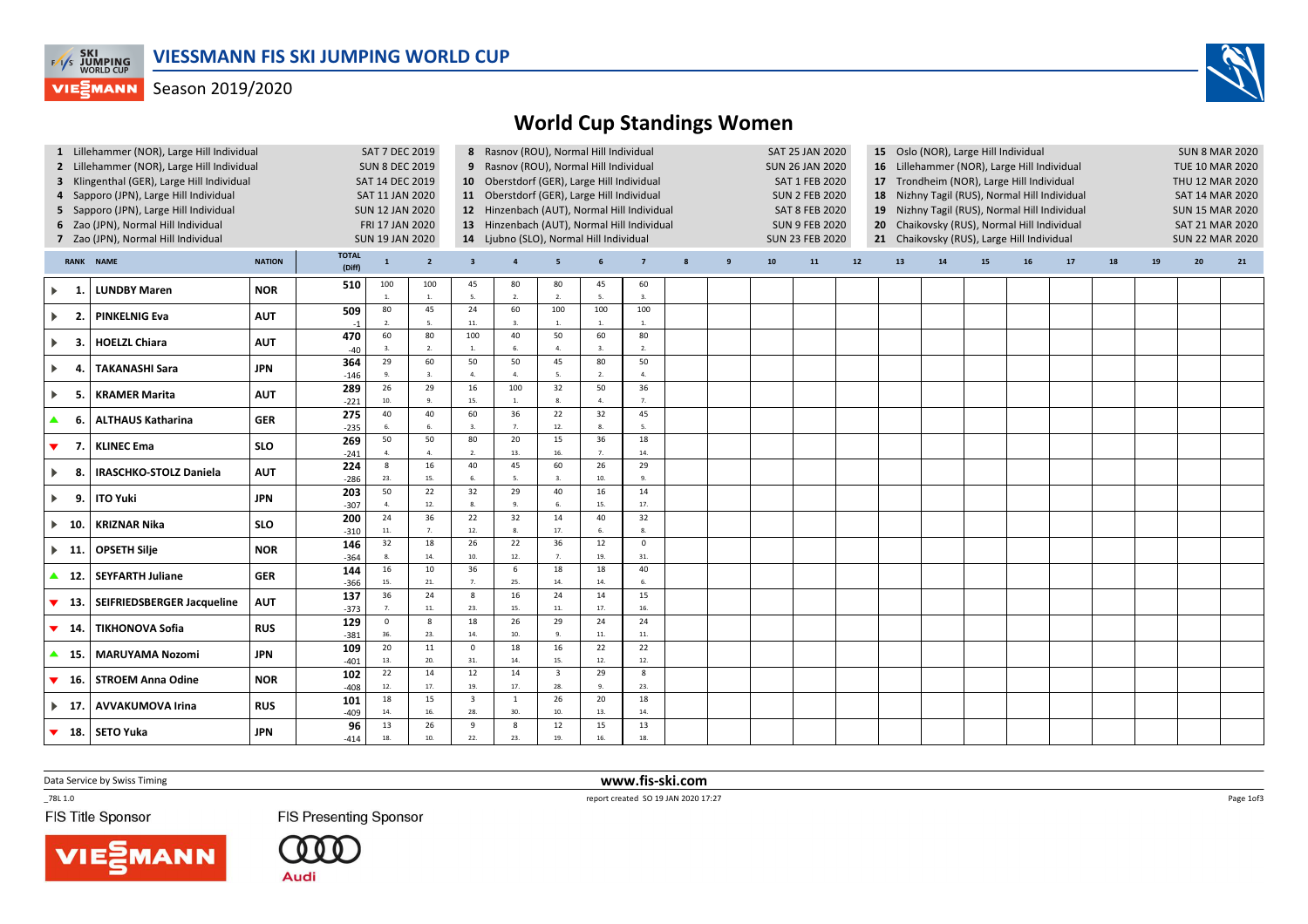

**VIESMANN** Season 2019/2020

## World Cup Standings Women

|                                | RANK NAME                 | <b>NATION</b> | <b>TOTAL</b><br>(Diff)            | $\mathbf{1}$          | $\overline{2}$                 | $\overline{\mathbf{3}}$ | $\overline{4}$        | $\overline{\phantom{a}}$ | 6                      | $\overline{7}$                 | 8 | $\mathbf{q}$ | 10 | 11 | $12$ | 13 | 14 | 15 | 16 | 17 | 18 | 19 | 20 | 21 |
|--------------------------------|---------------------------|---------------|-----------------------------------|-----------------------|--------------------------------|-------------------------|-----------------------|--------------------------|------------------------|--------------------------------|---|--------------|----|----|------|----|----|----|----|----|----|----|----|----|
| $\blacktriangleright$<br>19.   | <b>GOERLICH Luisa</b>     | <b>GER</b>    | 88<br>$-422$                      | $\overline{7}$<br>24. | 12<br>19.                      | 11<br>20.               | 26<br>10.             | 20<br>13.                | $\overline{2}$<br>29.  | 10<br>$21.$                    |   |              |    |    |      |    |    |    |    |    |    |    |    |    |
| $\triangle$ 20.                | <b>MALSINER Lara</b>      | <b>ITA</b>    | 74<br>$-436$                      | 11<br>20.             | 5<br>26.                       | ijc                     | 15<br>16.             | 13<br>18.                | $\overline{4}$<br>27.  | 26<br>10.                      |   |              |    |    |      |    |    |    |    |    |    |    |    |    |
| $\blacktriangledown$ 21.       | <b>REISCH Agnes</b>       | <b>GER</b>    | 70<br>$-440$                      | 14<br>17.             | 20<br>13.                      | 13<br>18.               | $\overline{2}$<br>29. | $\mathbf 0$<br>34.       | 10<br>21.              | 11<br>20.                      |   |              |    |    |      |    |    |    |    |    |    |    |    |    |
| $\blacktriangledown$<br>22.    | <b>BOGATAJ Ursa</b>       | <b>SLO</b>    | 53<br>$-457$                      | 15<br>16.             | 32<br>8.                       | 6<br>25.                |                       |                          |                        |                                |   |              |    |    |      |    |    |    |    |    |    |    |    |    |
| $\blacktriangledown$<br>23.    | <b>WUERTH Svenja</b>      | <b>GER</b>    | 52<br>$-458$                      | 12<br>19.             | 13<br>18.                      | $\mathsf 0$<br>34.      | 12<br>19.             | $\,$ 6<br>25.            | $5\overline{)}$<br>26. | $\overline{4}$<br>27.          |   |              |    |    |      |    |    |    |    |    |    |    |    |    |
| $\triangle$ 24.                | <b>EDER Lisa</b>          | <b>AUT</b>    | 47<br>$-463$                      | 10<br>21.             | $\overline{7}$<br>24.          |                         | nqc                   | $\overline{4}$<br>27.    | 6<br>25.               | 20<br>13.                      |   |              |    |    |      |    |    |    |    |    |    |    |    |    |
| $\blacktriangleright$ 24.      | <b>CLAIR Julia</b>        | <b>FRA</b>    | 47<br>$-463$                      | 9<br>22.              | $\mathsf{O}$<br>31.            | 15<br>16.               | 13<br>18.             | 10<br>21.                | nqc                    | $\mathbf 0$<br>32.             |   |              |    |    |      |    |    |    |    |    |    |    |    |    |
| $\blacktriangleright$ 26.      | <b>ROGELJ Spela</b>       | <b>SLO</b>    | 42<br>$-468$                      | $\mathbf{0}$<br>34.   | 9<br>22.                       | 20<br>13.               | $\mathbf 0$<br>34.    | 1<br>30.                 | 9<br>22.               | $\overline{\mathbf{3}}$<br>28. |   |              |    |    |      |    |    |    |    |    |    |    |    |    |
| $\blacktriangledown$<br>27.    | <b>FREITAG Selina</b>     | <b>GER</b>    | 40<br>$-470$                      | 5<br>26.              | $\overline{2}$<br>29.          | 5<br>26.                | $\overline{4}$<br>27. | 11<br>20.                | 13<br>18.              | $\mathbf 0$<br>36.             |   |              |    |    |      |    |    |    |    |    |    |    |    |    |
| 28.<br>$\blacktriangle$        | <b>IAKOVLEVA Lidiia</b>   | <b>RUS</b>    | 37<br>$-473$                      |                       |                                |                         | 9<br>22.              | 9<br>22.                 | $7\overline{ }$<br>24. | 12<br>19.                      |   |              |    |    |      |    |    |    |    |    |    |    |    |    |
| $\blacktriangleright$ 29.      | <b>RAJDA Kinga</b>        | <b>POL</b>    | 34<br>$-476$                      |                       |                                |                         | 10<br>21.             | $\overline{7}$<br>24.    | 8<br>23.               | 9<br>22.                       |   |              |    |    |      |    |    |    |    |    |    |    |    |    |
| $\blacktriangledown$<br>30.    | <b>SHPYNEVA Anna</b>      | <b>RUS</b>    | 33<br>$-477$                      | $\mathbf 0$<br>39.    | $\overline{4}$<br>27.          | 29<br>9.                |                       |                          |                        |                                |   |              |    |    |      |    |    |    |    |    |    |    |    |    |
| $\blacktriangledown$<br>- 31.  | <b>IWABUCHI Kaori</b>     | <b>JPN</b>    | 30<br>$-480$                      | $\mathbf 0$<br>31.    | $\overline{1}$<br>30.          | $\overline{2}$<br>29.   | 11<br>20.             | $\mathbf 0$<br>31.       | 11<br>20.              | 5<br>26.                       |   |              |    |    |      |    |    |    |    |    |    |    |    |    |
| $\blacktriangleright$<br>32.   | <b>KOMAR Katra</b>        | <b>SLO</b>    | 26<br>$-484$                      |                       |                                | 10<br>21.               | 5<br>26.              | 5<br>26.                 | $\mathbf 0$<br>36.     | 6<br>25.                       |   |              |    |    |      |    |    |    |    |    |    |    |    |    |
| $\blacktriangleright$<br>- 33. | <b>BRECL Jerneja</b>      | <b>SLO</b>    | 17<br>$-493$                      | $\mathbf 0$<br>35.    | $\overline{\mathbf{3}}$<br>28. | 14<br>17.               | nqc                   | $\mathsf 0$<br>32.       | $\mathbf 0$<br>31.     | $\overline{\mathbf{0}}$<br>36. |   |              |    |    |      |    |    |    |    |    |    |    |    |    |
| $\blacktriangleright$<br>- 34  | <b>RUNGGALDIER Elena</b>  | <b>ITA</b>    | 9<br>$-501$                       | 1<br>30.              | $\mathsf 0$<br>33.             | $\overline{0}$<br>32.   | nqc                   | 8<br>23.                 | $\mathbf 0$<br>40.     | $\overline{\mathbf{0}}$<br>39. |   |              |    |    |      |    |    |    |    |    |    |    |    |    |
| $\blacktriangle$<br>34.        | <b>AVOCAT GROS Oceane</b> | <b>FRA</b>    | 9<br>$-501$                       | nqc                   | nqc                            |                         | $\mathbf 0$<br>33.    | $\overline{2}$<br>29.    | nqc                    | $\overline{7}$<br>24.          |   |              |    |    |      |    |    |    |    |    |    |    |    |    |
| 36.<br>$\blacktriangle$        | <b>KYKKAENEN Julia</b>    | <b>FIN</b>    | 8<br>$-502$                       | nqc                   | $\mathbf{0}$<br>37.            | $\overline{7}$<br>24.   | $\mathbf 0$<br>36.    | $\mathbf 0$<br>36.       | $\mathbf 0$<br>33.     | <sup>1</sup><br>30.            |   |              |    |    |      |    |    |    |    |    |    |    |    |    |
| ▼<br>-36.                      | <b>MAKHINIA Irma</b>      | <b>RUS</b>    | 8<br>$-502$                       |                       |                                |                         | $\overline{7}$<br>24. | $\mathbf 0$<br>39.       | 1<br>30.               | nqc                            |   |              |    |    |      |    |    |    |    |    |    |    |    |    |
| 36.<br>$\blacktriangledown$    | <b>HARALAMBIE Daniela</b> | <b>ROU</b>    | 8<br>$-502$                       | $\overline{4}$<br>27. | $\mathbf 0$<br>32.             | $\overline{4}$<br>27.   |                       |                          |                        |                                |   |              |    |    |      |    |    |    |    |    |    |    |    |    |
| 39.<br>$\blacktriangledown$    | <b>PAGNIER Josephine</b>  | <b>FRA</b>    | $\overline{\mathbf{z}}$<br>$-503$ | 6<br>25.              | $\mathbf 0$<br>34.             | $\,$ 1 $\,$<br>30.      |                       |                          |                        |                                |   |              |    |    |      |    |    |    |    |    |    |    |    |    |
| $\blacktriangledown$           | 40. LI Xueyao             | <b>CHN</b>    | 6<br>$-504$                       | nqc                   | 6<br>25.                       | $\mathbf 0$<br>39.      |                       |                          |                        |                                |   |              |    |    |      |    |    |    |    |    |    |    |    |    |

Data Service by Swiss Timing

**NN** 

 $-78L 1.0$ 

FIS Title Sponsor

**FIS Presenting Sponsor** 

 $\begin{smallmatrix} \text{\large 0} & \text{\large 0} & \text{\large 0} \end{smallmatrix}$ **Audi** 

 www.fis-ski.comreport created SO 19 JAN 2020 17:27

Page 2of3